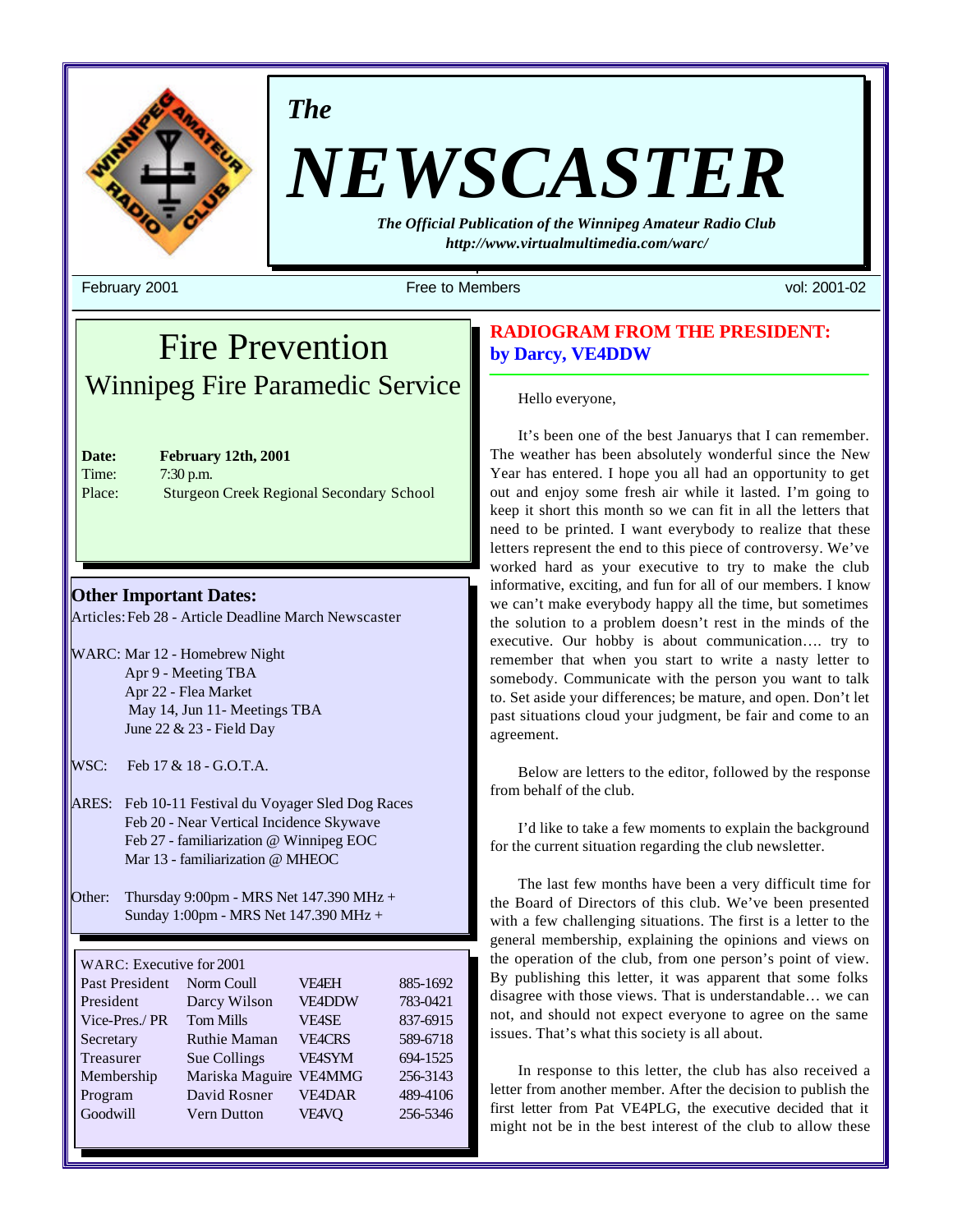types of personal letters to be published in the Newscaster. However, this decision caused confusion on the part of the respondent, Jeff VE4MBQ. After more discussion we agreed that this response should be allowed to be made publicly as well.

In a few moments I will read the response from the Board of directors addressed to Pat VE4PLG, as well as the response from Jeff VE4MBQ. These two letters will also be published in the Feb edition of the WARC Newscaster. That's not where the problems end though.

We've also published an article submitted by Eric Champagne VE4EPC regarding radio procedure. Unfortunately one of our members took offense to this article, and has asked me as the President of the club to provide an apology on behalf of the WARC. I have sent a written apology to Larry VE4CPU, however this was not satisfactory in his opinion. He has asked that I provide a public apology before this issue can be resolved.

To fulfill that request I will also read out-loud the written response that was provided to Larry.

I hope you call all see that, these requests have all required a significant portion of time from the members of the executive. Of course this has also given reason for us to discuss the current procedures for publication of the Newscaster. We've looked at various solutions to these problems, which include a 1 page monthly update from the executive, with no general membership input. Or, allowing only "official business" to be published. But we feel correct in thinking that the majority of the membership, with the exception of a few, would still enjoy a format similar to what we have currently. I like to think that our editor Derek VE4HAY has done an absolutely tremendous job in creating was he has for so long. My only regret is that we did not provide him the courtesy of a set of publishing guidelines for the Newscaster. Derek can not be faulted for any of these resent concerns, and I won't allow anyone to ask his



forgiveness for anything published. I would also like to thank all of the dedicated folks that take the time and effort to research and prepare articles for submission to the Newscaster. I know this is a time consuming task sometimes, but I'm sure most members find these articles to be of great interest. And I ask you all to keep up the good work!

I can assure you that we will come up with a set of guidelines that will suite our needs the best. It may take some time, but it will work out in the end.

January 3, 2001

In reply to: Letter to the editor published Dec 00 Pat Giesbrecht Dear Pat,

Thank you for your letter dated Nov 00. Your letter has raised many interesting points for our consideration. One of the issues that we want to clarify upfront is: The structure of the Winnipeg Amateur Radio Club (WARC). WARC is a general interest organization, whose purpose is to serve our membership. We do this in part by:

1. Publication of a monthly newsletter (Newscaster),

2. Field Day in June each year, and periodic hosting of the International Ham Fest,

3. Monthly meetings, which attract approx. 50% of our members,

4. Provide information sharing, by giving other organizations a chance to update our members,

5. Social gatherings (i.e. Christmas Party, monthly coffee break) throughout the year,

6. Two flea markets, which serve the amateur/hobbyist community, and

7. Monthly programs.

I'd like take a moment to address some other points raised. Traditionally, WARC has chosen to work cooperatively with other organizations within the amateur community. Over the years, we have created a great relationship with many other clubs that serve amateurs. An obvious example of this is our affiliation with the Radio Amateurs of Canada (RAC). Our club is fortunate to have as a members, the Mid-West Director of RAC, Assistant Director, as well as the MB Section Coordinator. We also have a working relationship with the Winnipeg Senior Citizens Radio Club (WSC), Winnipeg Amateur Radio Emergency Service (WARES), and Manitoba Repeater Society (MRS).

Our club has a diverse membership. While the ratio of women to men is small, many of our women members play a very active role in the club. The perfect example is our current Board of Directors (50% men and 50% women).

I trust I have addressed the major points you have raised. If you have any specific concerns or suggestions, please feel free to contact me personally at the address below.

Sincerely, Darcy Wilson, President, Winnipeg ARC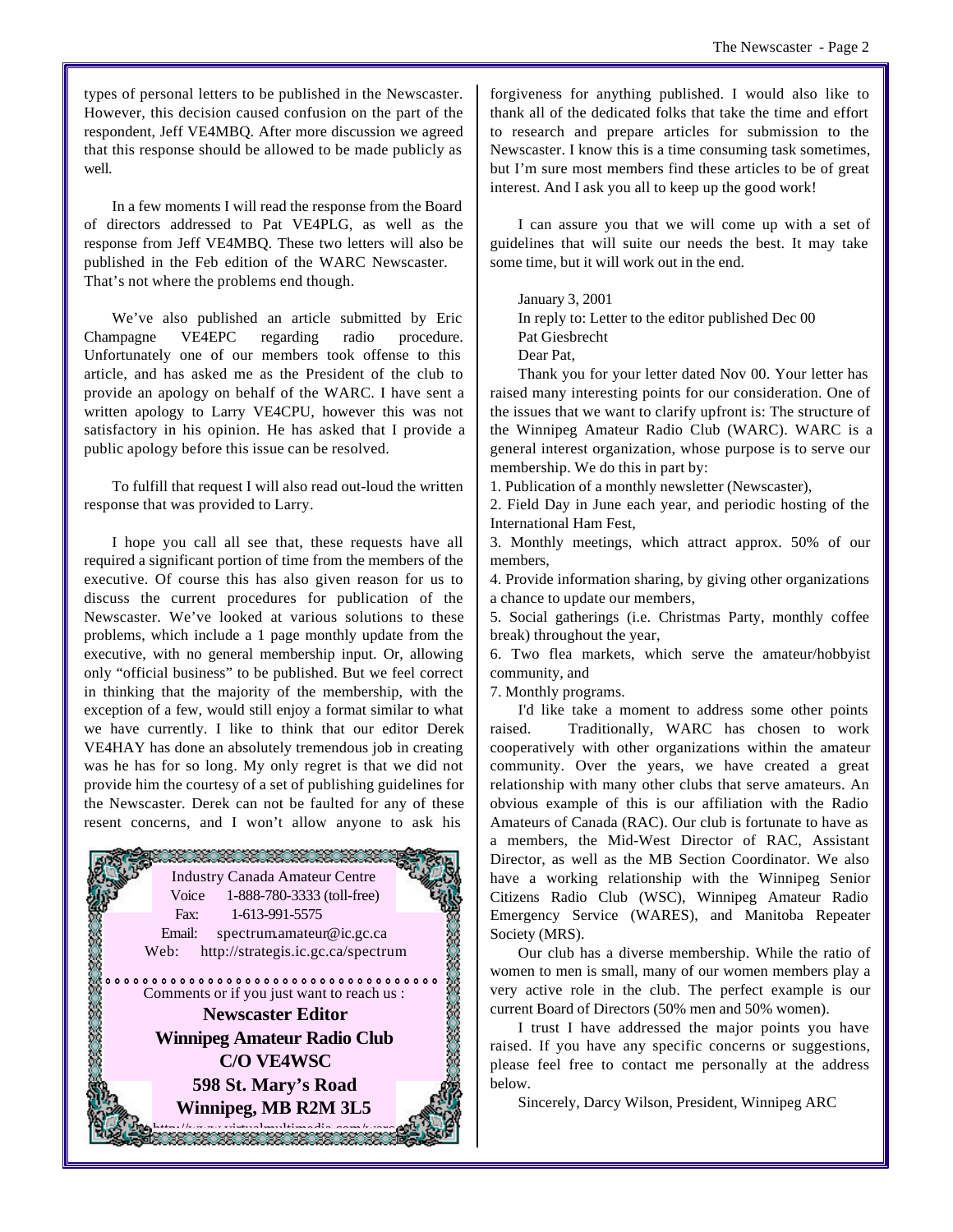#### Dear Editor:

I am writing in response to the letter from Pat Giesbrecht VE4PLG that you published in the December 2000 issue of The Newscaster. I'm somewhat concerned that an organization can be "slammed" in The Newscaster without being given the chance to respond in the same issue.

Overall I found the letter to be most confusing and contradictory The first paragraph of Ms Giesbrecht's letter deals mainly with a concern that WARC does not engage in enough volunteer amateur communications for public service events. Fair enough, maybe WARC ought to have a Public Service Coordinator or Public Service Chair. What is unconscionable in her letter though is the assertion that ARES now covers events that WARC used to be involved with. Nothing is farther from the truth. As a matter of fact, one of the first events covered by WPGARES was the St Andrews Air Show in 1994 - WARC had a chance to organize the amateur involvement but the WARC Executive of the day felt that providing amateur communications for an airshow was not in the spirit of what amateur radio was about. WPGARES has covered some events numerous times:

Terry Fox Run 1994, 1995, 1996, 1997, 1998, 1999, 2000 Corporate Rowing Challenge 1996, 1997, 1998 Head of the Red Regatta 1996, 1998, 2000 Cancer Run for the Cure 1996, 1997 Parkinson Superwalk 1997, 1998, 1999, 2000

Festival du Voyager Sled Dog Races 1997, 1998, 1999, 2000

NONE of these events was previously looked after by WARC (at least not since I have been a member), so I cannot understand the assertion "ARES has taken everything we used to do". WPGARES does not poach or cherry-pick events - WPGARES has deliberately not gotten involved with events covered by other radio clubs (e.g. parades covered by CB clubs) nor has it covered any "bicycle races".

Ms. Giesbrecht seems to be troubled that WARC is not the only organization at the WARC Flea Market (i.e. other amateur organizations rent tables from WARC). Yes, WPGARES rents a table for fundraising purposes, but so does MARM, and sometimes WNR. Certainly the tables rented by Comtelco and Prairie Mobile are there to make money - it's strange that only the WPGARES table seems to cause offense. It is my understanding that WARC makes money at the Flea Market from table rental, kitchen operation, and patron admission. I'm certainly baffled as to how a WPGARES fundraising booth takes money away from WARC.

The WPGARES report given at WARC meetings is either a brief overview of the published report or more often, recent updates that did not get into The Newscaster. ARES is a philosophy as much as an organization - for large operations there are not enough ARES members so ARES operations require supplemental help from WARC members (e.g. 1997 Flood Operations, Y2K Operations). In fact WARC members alone operated VE4BB at 17th Wing Ops for Y2K as well as some rural RCMP Detachments. The public service events that WPGARES covers are not closed to

non-members, many WARC members through the years have participated in WPGARES operations. Yet, Ms Giesbrecht says, "We feel left out".

Sincerely, Jeff Dovyak VE4MBQ

January 3, 2001 In reply to: Email dated 2 Jan 01 Larry Neufeld VE4CPU

#### Dear Larry,

Thank you for your letter dated 2 Jan 01, which brought to our attention the need to establish a set of guidelines for publication of the Warc Newscaster. Until now the editor has had to use his own judgment in determining content, and has done a remarkable job. Thus, any criticism of the editor is unfair.

We would recommend that any further issues you have regarding the article on radio protocol in the Sept issue of the Newscaster, be directed to the author.

Any further concern regarding the content of the Newscaster can be forwarded to me at the above address.

I hope that this situation has not caused any permanent bad feelings toward the Winnipeg ARC. We appreciate your years of loyal membership to the club and would encourage you to rejoin.

Sincerely yours, Darcy Wilson , President

# **News from the Winnipeg Seniors' Radio Club by Gil Frederick, VE4AG**

We had the first Board meeting of our new calendar year on January 17, with George, VE4GOM, our new President, officiating. We had a pleasant surprise and diversion, with the sudden appearance of Bob Hall, VE4RJH, in a special regalia, complete with mace, to open the meeting with a "Hear Ye, Hear Ye" call. We won't regale you with all the details here (you'll have to ask a board member), but a motion was passed to install Bob as our official Sargeant-at-Arms! (for LIFE, or until he becomes too tired to perform).

A new member was accepted into the Club – Ross Murdoch, VA4RMM, making our total 184.

Committee Heads were appointed, and this list will be printed in Sparks in February. A budget was approved, with approval for a cash outlay to complete the new Packet station.

It was noted that we still have some fine embroidered 4" round Club Crests available, at \$5.00 each, available from any Duty Officer.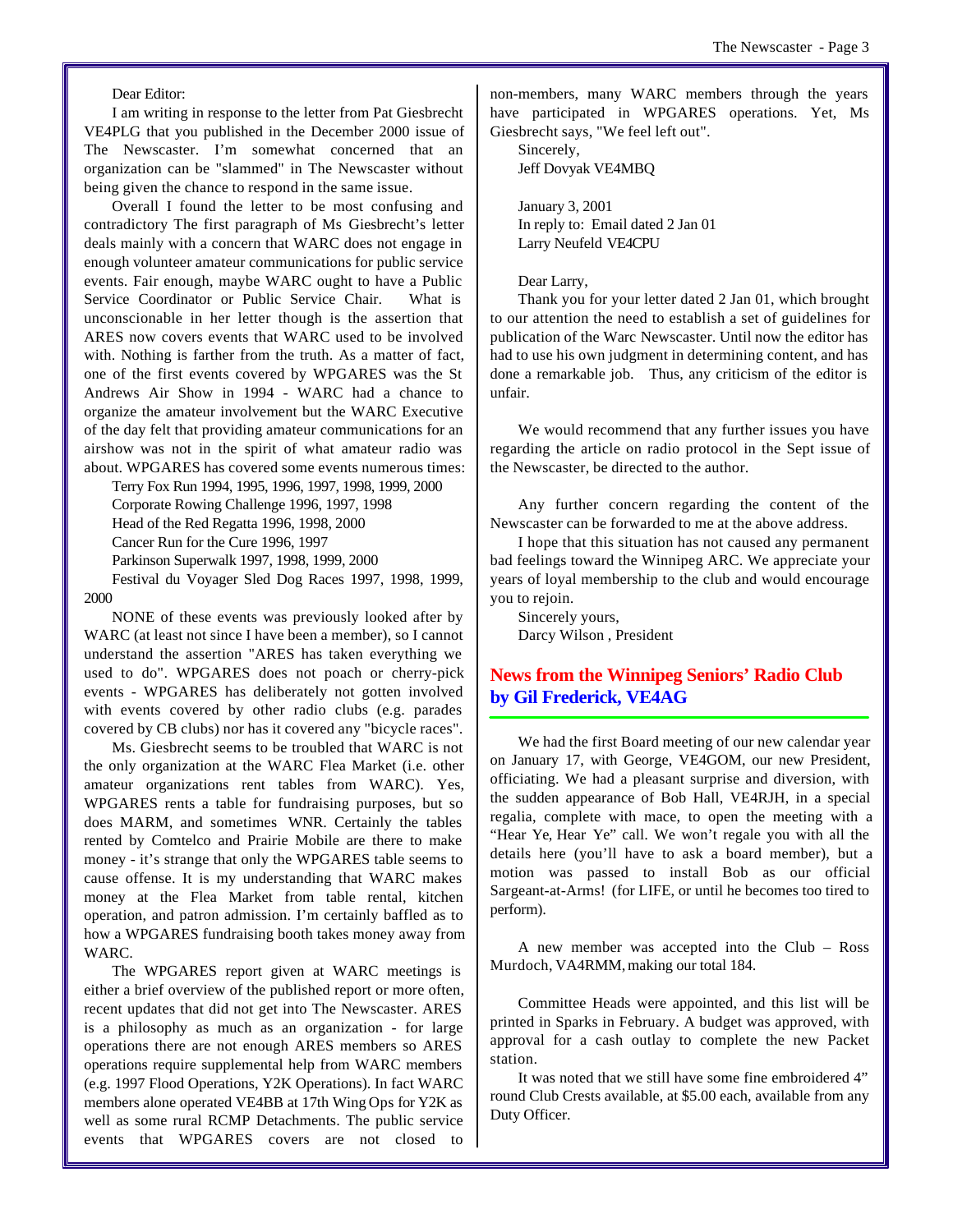Our hard-working Social Director, George, VE4GNG, reported (with a big smile) that at our last breakfast on Jan. 11, we hit a new record, with 38 attendees! And George also unveiled some more social activities at the Club - a BINGO to be held on Wed. Feb 14, with a hard-times lunch provided (at no cost to members), with novelty prizes, and a \$1.00 Full House, winner takes all. The Bingo will start at 11 a.m., and the lunch will begin at 12:30 p.m. Then, on Wed. March 14, we are to have the Great Canadian Chili Cookoff Contest. We need 5 entrants. Members get to eat the chili after the taste-test is finished. Then, on Wed. April 25, George will host the Mad Hatter's Contest (yes, you go mad with hat designs), with a potluck lunch. More info can be had by reading "Blips 'n' Blurbs", listening to the morning Seniors' Net, and talking to George.

Plans are already being made for the next Christmas Party – looks like a new location and a new caterer. Might cost a little more, but the improvement will be noticeable. Ed, VE4YU, is in charge of this event

The Club is looking for the following donations: kitchen utensils, especially a toaster oven, single fluorescent lamp fixtures, display cabinets, and tools.

And now for some general news -----

February is White Cane Month. Listen for VA3CGD (Canadian Guide Dogs ARA) operating from the Canadian Guide Dogs for the Blind Training Centre in Manotick, ON. They will try and be on as much as possible. A special contact certificate is available.

Also listen for VE3SWC, Sarnia White Caner Club. On Wed., February 7, VE3SWC will be operating from the White Cane Centre in Sarnia. For more info, e-mail Jerry, VA3JET at va3jet@xcelco.on.ca.

The Canadian Guide Dogs Amateur Radio Association now has a contest for a logo for their group; it is open to everyone. Contest closes March 15, 2001. For further details, e-mail Bill Cousins, VE3GPR, at ve3gpr@igs.net or go to the CGDARA website: http://www.va3cgd.net

GOTA (Girl Guides on the Air) will be in full swing again on the weekend of February 17/18. VE4GGC will be operating from the Seniors' Radio Club from 10 a.m. until 2 p.m. each of these days (hours extended if needed). Anyone in contact with Guiding groups, let them know they are welcome to come. Call 233-3122 to arrange best times.

The whole world will be on with Guiders, except the U.K. (which will operate the following weekend). By special request, we can arrange to have VE4GGC active this second weekend for G-only contacts.

Computer people! Here is a net for you. The MicroComputer Network meets on Sundays at 1600Z, on 14.325. NCS is Dave, KD7VA. All platforms, all skill levels are represented, .and the expertise of many members is at the

professional level- so any question can be answered and help given.

ARISS (Amateur Radio on the International Space Station) is interested in arranging Amateur Radio contacts between astronauts and school children. School contacts provide an excellent opportunity for young people to find out about Amateur Radio, and to develop an interest in communications technology. Schools must make application, and have an experienced group of Radio Amateurs to assist them in the setup of a station and its operation. RAC will collect the applications along with the required educational proposal. For further School Contact information, go to URL: http://www.rac.ca/arissedu.htm and to download the School Application, go to URL: http://www.rac.ca/arissapp.htm Other info can be found on the VE4WSC homepage at http://www.pangea.ca/~ve4wsc and it will be published in the upcoming Sparks.

Canadian Amateurs are partners in ARISS, the program to develop and put into operation the on-board Amateur station. The initial station is now in operation, and astronauts are available for QSOs in their spare time. Frequencies in use in Canada for general QSOs are: Voice downlink: 145.80; Voice uplink: 144.49; Packet uplink: 145.99.

The Red Cross HQ station, VA3CRC, in Ottawa is nearing completion – in a new building site, on the 8th floor. In the next few weeks, they hope to have some new equipment purchased, and a tower and antenna in place. You can work the net on Sundays, on 14.128, at 1900Z. Use NCS is Vern, VE6RCC, Calgary.

CFARS has announced that digital modes are now authorized for use on all CFARS frequencies. However, at this time, they have placed some restrictions on some. For further info on CFARS, go to their URL: http://www3.sympatico.ca/gunslinger/cfars.htm





**Sales & Service of Computers & Software Home repairs offered**

**John, VE4JNF 386 Belvidere Street 885-9278 www.escape.ca/~ve4jnf ve4jnf@escape.ca**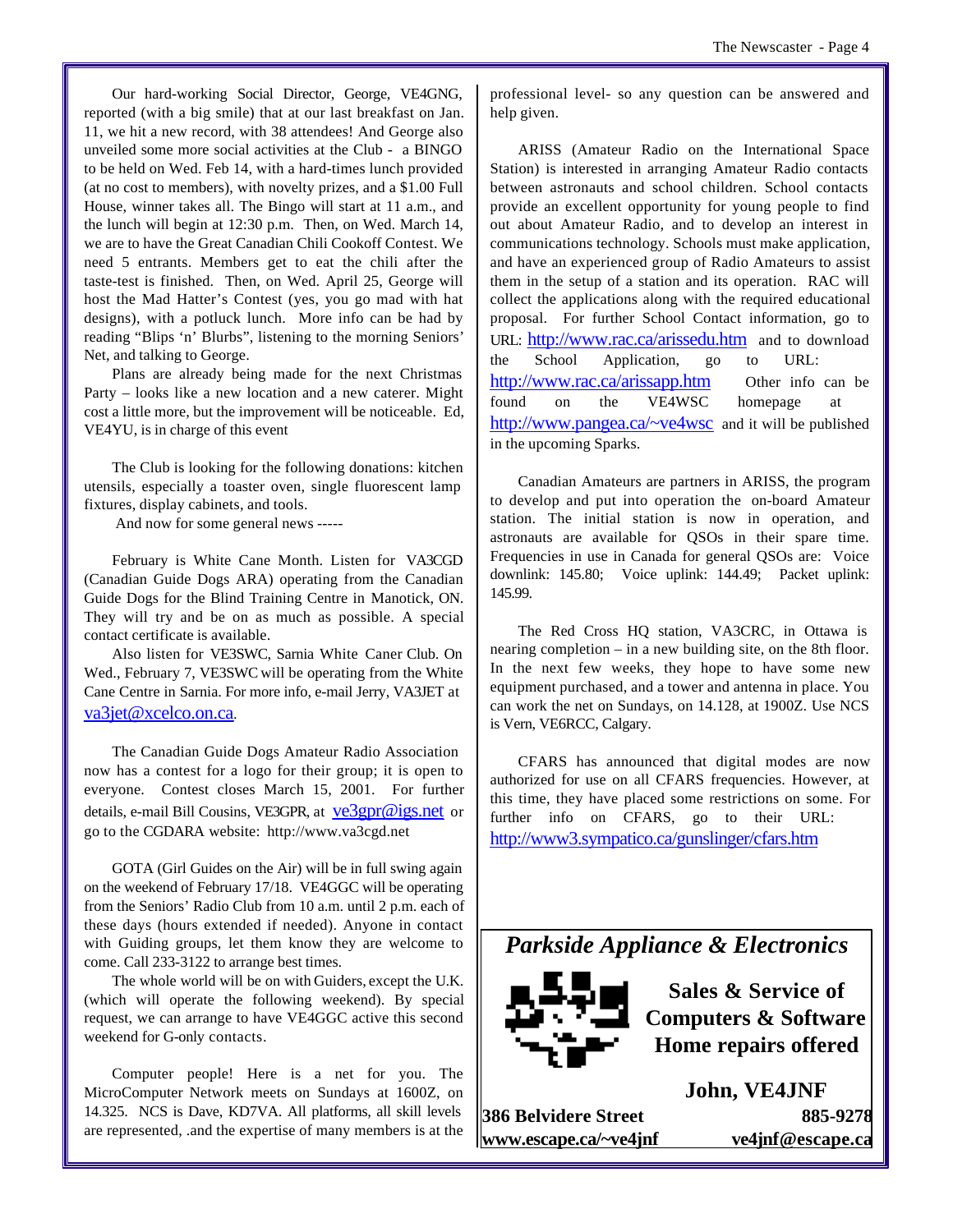# **Minutes for W.A.R.C. December 11th, 2000 Submitted by David, VE4DAR**

Meeting was called to order by President Darcy VE4DDW at 1933 hours. Individual introductions followed. Attendance was 41 members, 7 guests

Moved by Dick VE4HK Seconded by Tom VE4ZV that the minutes of the December 2000 meeting be approved as published in the Newscaster. Passed.

#### *Correspondence:*

As preamble to reading correspondence received and correspondence sent in response, Darcy VE4DDW read an overview statement. This statement included a comment supporting the work of the editor, Derek VE4HAY, of the Newscaster. These letters were then read to the meeting:

a. WARC's response to letter from Pat VE4PLG published in the Newscaster.

b. Excerpts of letter from Jeff VE4MBQ to WARC in response to Pat's letter.

c. WARC's response to letter from Larry VE4CPU commenting on item in Newscaster.

Copies of the above are on file and some will be published in the next edition of the Newscaster.

No further comments or discussion followed

#### *Treasurer's Report*

for December 2000: Sue VE4SYM

| Balance forward                 |         | \$5.144.42 |            |
|---------------------------------|---------|------------|------------|
| Revenue                         |         |            |            |
| Membership dues                 | \$15.00 |            |            |
| Meeting draw                    | 60.00   |            |            |
| Total monthly revenue           |         | \$75.00    |            |
| Expenses                        |         |            |            |
| Photocopies                     | \$43.10 |            |            |
| Membership draw prize           | 106.83  |            |            |
| Club insurance                  | 500.00  |            |            |
| Total monthly expenses          |         | \$649.93   |            |
| Net income (loss) for the month |         |            | (\$574.93) |

Book balance as of December 31, 2000 \$4,669,49

Bank balance as of December 31, 2000 (n/a)

#### *R. A. C. Report:*

On Jan. 1, 2001, Rick began his next two-year term as the Midwest Director, representing the Radio Amateurs of Manitoba and Saskatchewan.

The long-awaited Canada Gazette Notice from Industry Canada (regarding the proposed changes to the Morse Code eligibility from 12 wpm to 5 wpm for full HF access) was published on Jan. 6, 2001. We have 60 days to comment. Industry Canada would like to hear from us.

The full text of the proposed changes can be found at: http://strategis.ic.gc.ca/ssg/sf05327e.html No official starting date has been given.

#### *Programs:*

The program for the February 12 meeting is still being finalized. However, Home Brew Night is being advanced to March 12. Previously it has been held in April. So get busy designing and building your projects. Prizes will be offered.

#### *WARES Report*

Jeff said he was still looking for volunteers for the Sled Dog Races for Feb 10 & 11.

CANWARN members, who observe some particular Winter Weather events noted below, are asked to notify the weather office at the "usual" 1-800 number. Non-CANWARN amateurs and the public can use 1-800-239-0484. Please report observations of low visibility, freezing rain, freezing drizzle, snowfall accumulations over 6 - 8 cm, and any other hazardous or potentially hazardous elements.

#### *DX Sleuths*

The club has not been very active lately. Bouvet Island, a very rare contact, has been on the air through 3Y0C. He's been mostly on sideband at 14.195 or 21.185.

The Government of India has permitted Indian hams to be on 30m until Jan. 31, 2001. Look for a VU call.

#### *Flea Market:*

will be April 22, 2001. We are looking for coordinator. Contact the Executive.

#### *Field Day:*

will be June 23/24, 2001. Darcy indicated we were planning to hold Field Day at Birds Hill Park again this year. No objections to this site were expressed during the meeting.

#### *Good and Welfare:*

Tom VE4SE described an article from the Winnipeg Free Press, which noted that club membership generally was declining. Thus, WARC wasn't alone with this phenomenon. Rick VE4OV noted that RAC, too, had the same circumstance and were looking into dealing with it.

David VE4DAR noted that WARC's Secretary, Ruthie VE4CRS, was featured in the January/February 2001 edition of The Canadian Amateur on page 43.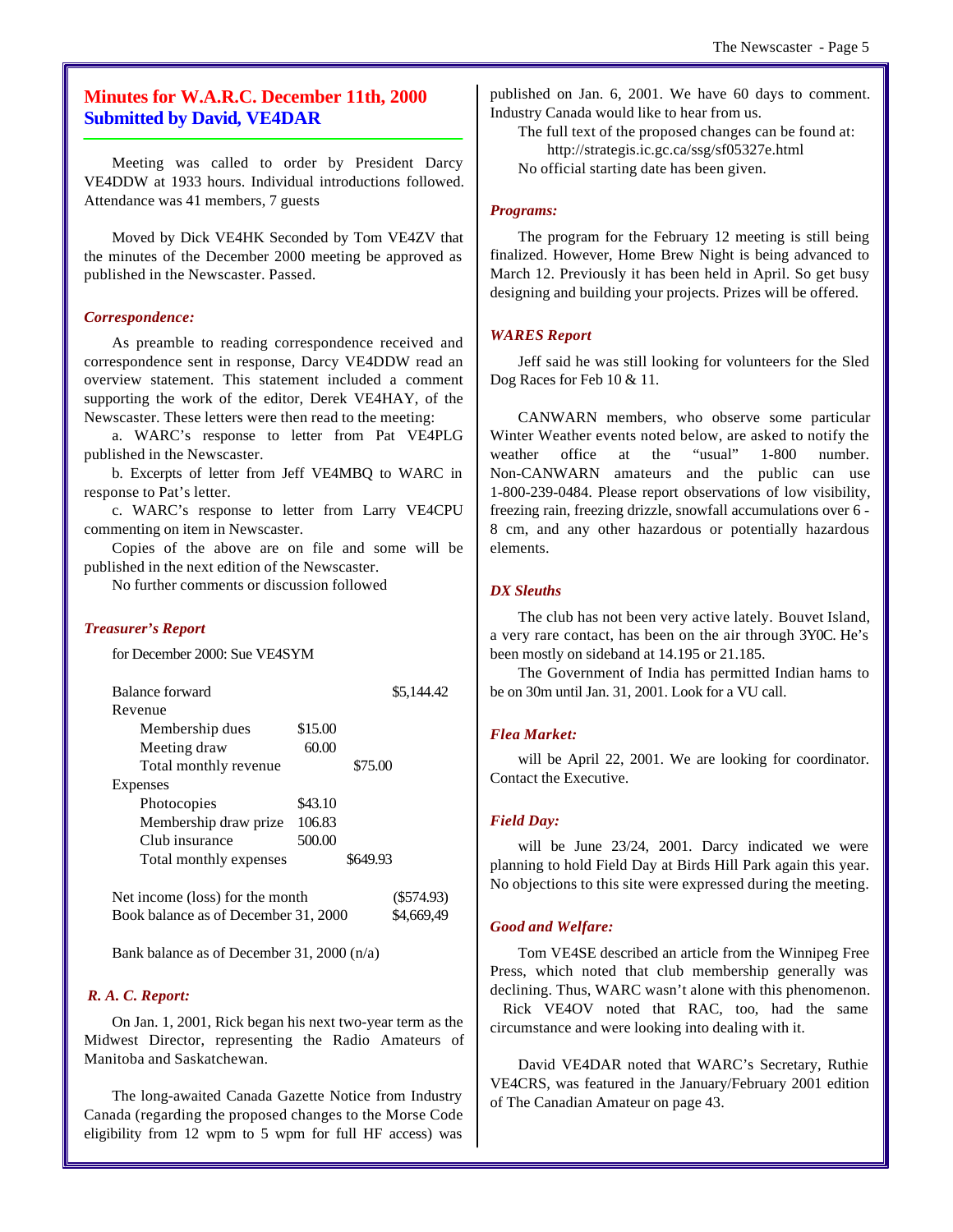#### *Worked All Winnipeg Award:*

Dick VE4HK presented the award to a new ham, Rosie VE4YYL

After coffee break, the member attendance draw was won by Chris VE4SET and the loonie draw was won by Gordon VE4BN.

#### *Presentation:*

The Low Bands (160 & 80 m) by Bill VE4UD

A very interesting and well-researched presentation kept the audience involved right to the end of the meeting. Bill, an electrical engineer, has been an amateur radio operator since 1973.

Meeting adjourned at 2200 hours.

#### **RAC Bulletins**

**www.rac.ca/~racnews/othernotices/racbullemail.htm**

#### *RAC Bulletin 01-002E*

#### *RAC Announces ARISS School Contact Program*

Following the recent ARISS meeting at Goddard Space Flight centre, RAC is now encouraging Canadian amateurs to help set up radio contacts between school children and astronauts on the International Space Station.

These contacts will be made when there are astronauts who are also radio amateurs on the ISS. For the time being, the astronauts will use two metre fm transceivers.

To participate, amateurs and teachers must work together to prepare a proposal and fill out an application form.

Daniel Lamoureux VE2KA, the RAC representative on the ARISS school selection committee, will collect the proposals and participate in the selection process.

Similar contacts are being set up for schools in Japan, Russia, the USA, and several countries in Europe.

Details of how schools will be selected for the contacts can be found on the ARISS pages of this web site.

http://www.rac.ca/ariss.htm

#### *RAC Bulletin*

#### *IC issues 5 wpm Gazette Notice*

Industry Canada has issued the long awaited Gazette Notice indicating their intent to amend Radio Information Circular RIC-2, to: "Grant Full Operating Privileges in all Amateur Radio

Frequency Bands Below 30 MHz to Amateur Radio Operators Holding a 5 word per minute (w.p.m.) Morse Code Qualification".

The purpose of the Gazette Notice is to give all Canadians an opportunity to comment on the proposed changes.

Comments should be sent to Industry Canada within 60 days.

The full notice can be found on the Industry Canada Web site at:

http://strategis.ic.gc.ca/SSG/sf05327e.html

An unofficial copy is available on the RAC web site at http://www.rac.ca/12wpm.htm

#### **Contest Calendar**

#### *February 2001*

| 03-04     | 0000-2400     | <b>SSB/CW Vermont QSO Party</b>         |
|-----------|---------------|-----------------------------------------|
| 03-04     | Periods       | SSB/CW New Hampshire QSO Party          |
| 03-04     | 0000-2400     | <b>SSB/CW Maine QSO Party</b>           |
| 03-04     | 2 periods     | SSB/CW Delaware QSO Party               |
| 03-04     | 1800-0600     | SSB/CW/RTTY Minnesota QSO               |
| 03-04     | 1800-2400     | <b>RTTY Mexican RTTY Contest</b>        |
| 03        | 1600-1900     | CW AGCW Straight Key                    |
| 03-04     | 1700-0500     | Digital Northwest QRP Club Digital      |
| 03-04     | 1600-0400     | CW/SSB FYBO Winter QRP Field            |
| 04        | 0000-0359     | <b>SSB North America 'Sprint'</b>       |
| 04-05     | 0000-0400     | SSB/CW Classic Radio Exchange           |
| $05-10$   | $13-01$       | CW/SSB School Club Roundup              |
| $10 - 11$ | $0000 - 2400$ | RTTY Worldwide RTTY WPX                 |
| $10 - 11$ | 1200-1200     | <b>CW/SSB PACC</b>                      |
| $10 - 11$ | 1200-1200     | <b>CW/SSB Carnaval of Loulé Contest</b> |
| 10        | 1100-1300     | CW Asia-Pacific Sprint                  |
| $10-12$   | 1400-0200     | <b>SSB YLRL YL-OM Contest</b>           |
| $10-12$   | 1400-0600     | CW QCWA QSO Party                       |
| $10 - 11$ | 2100-0100     | <b>CW RSGB 1.8MHz Contest</b>           |
| 11        | 0000-0359     | CW North American 'Sprint'              |
| $17 - 18$ | 0000-2400     | <b>CW ARRL DX Contest</b>               |
| $17 - 18$ | 0000-2400     | SSB YL-ISSB QSO Party                   |
| 23-25     | 2200-1600     | SSB CQ W W 160 Meter Contest            |
| 24-25     | 2 periods S   | SB/CW North Carolina QSO Party          |
| 24-25     | 0600-1800     | <b>SSB REF</b>                          |
| 24-25     | 1300-1300     | <b>CW UBA</b>                           |
| 24-25     | 1400-0200     | <b>CWYLRL YL-OM Contest</b>             |
| 24-25     | 1500-0900     | <b>CW RSGB 7MHz Contest</b>             |
| 24-25     | 2200-0400     | CW/SSB Co. QRP Club Winter QSO          |
| 25        | 2 periods     | <b>CW HSC Contest</b>                   |
|           |               |                                         |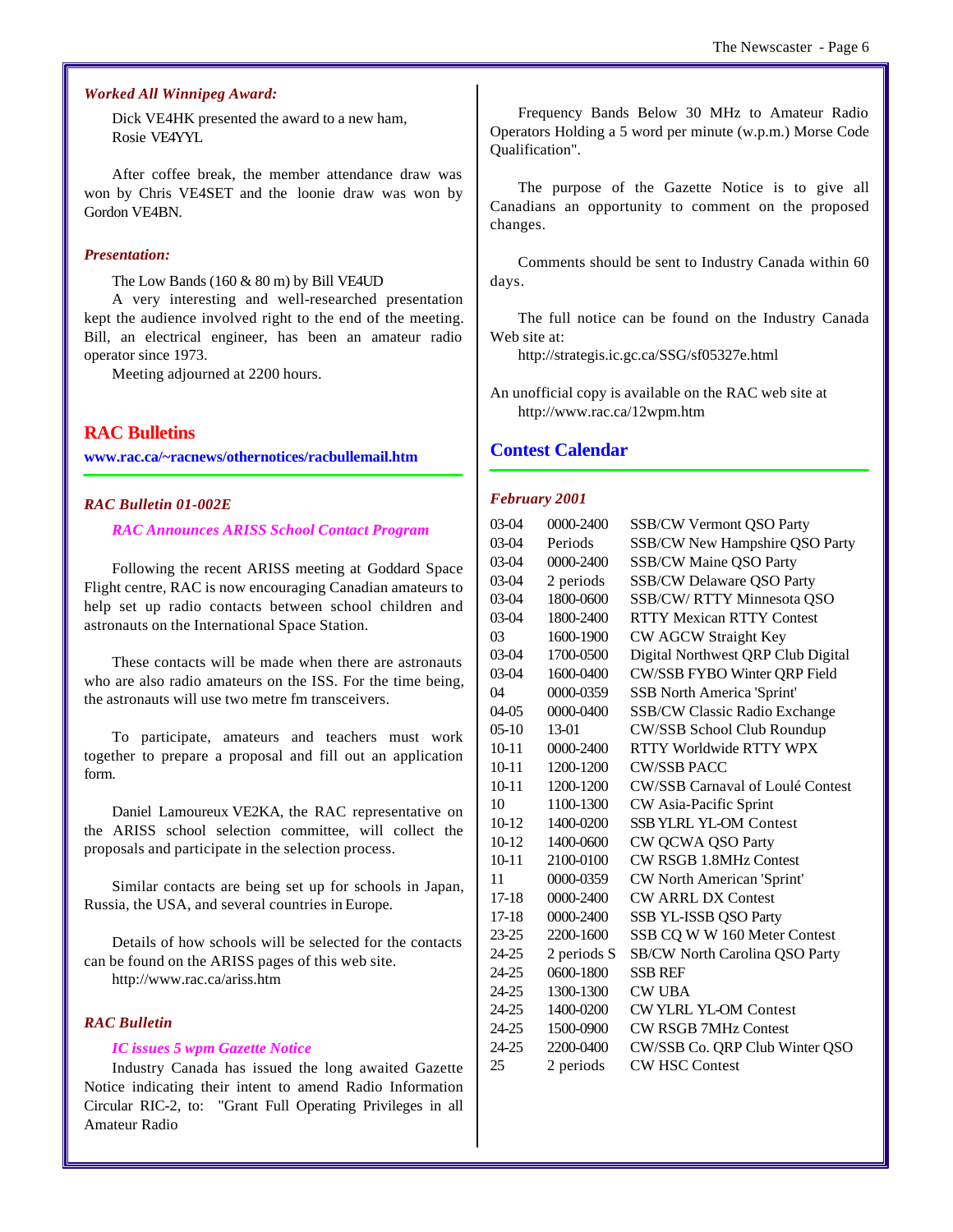# **Program By David VE4DAR**

February's topic is. The presenter is the Winnipeg Fire Paramedic Service

Although originally scheduled for last November (Fire Prevention Month), the messages are still relevant. What are the latest ways of preventing fire in your shack, home, cottage and vehicle? How can you survive the effects of smoke and heat if caught in a fire? Do we really need a family escape plan? Get some answers from the pros at the next WARC meeting, February 12, at Sturgeon Creek Collegiate beginning at 1930 hours.

Have you noticed how we are trying to keep the business portion of our meetings short to give everyone a 30-minute coffee break before the program so you can visit friends and meet some new ones?

March 12: Home Brew Night. Note: this has been advanced from April. Here's the opportunity for builders and experimenters to show their stuff. If you haven't been in your workshop doing some drilling, bending, twisting, tightening and soldering, get busy! You've only got 60 days left to create a winner. There will be some great prizes to compete for. Remember, this year Home Brew Night is in March.

# **Winnipeg ARES Report by Jeff, VE4MBQ - Winnipeg EC**

Our January meeting featured CAPT Heather Darrach and John Gowron from The Salvation Army (TSA). They provided a thorough overview of TSA Emergency Services and focused on how amateur radio could help their response in any future disasters in Manitoba - getting involved with TSA Emergency Response Vehicles would be a great opportunity for non-ARES mobility-limited amateurs to provide some public service. Equipment requirements would be a 2m mobile, mag-mount antenna, power cord with cigarette lighter plug. Anyone interested should register thru the WPGARES web-site :

http://www.escape.ca/~wpgares/

Or complete a ARES Emergency Volunteer Registration form (available at next WARC meeting) and forward it to MBQ.

The volunteer briefing for amateur operators involved with Festival du Voyager Sled Dog Races is TUE 06FEB, 1900h at WSCRC 598 StMarys Rd. The races are 10, 11FEB at Birds Hill Park.

Our February monthly meeting 1900h TUE 20FEB will feature Rick Lord VE4OV, topic will be Near Vertical Incidence Skywave (NVIS) propagation. This will be our last meeting at Sir Wm Stephenson Library 765 Keewatin for some time, future monthly meetings will likely be held at West Kildonan Library - monitor the MRS Net, read your Newscaster and check the WPGARES web-site in the week leading up to the March meeting.

There will be a WPGARES members -only familiarization at the City of Winnipeg Emergency Operations Centre (EOC) TUE 27FEB; 1900h surnames A-L, 2000h surnames M-Z. The EOC is located in the lower level of the Council Bldg 510 Main. Enter thru the 24hrs James Avenue entrance (down the ramp, north side of the Administartion Bldg), ARES photo-ID is a must to get in!

There will be an ARES familiarization session at MHEOC TUE 13MARCH - further details in the next Newscaster.

# **REPORTABLE WINTER WEATHER By Jeff, VE4MBQ EC Winnipeg ARES**

The staff at PSPC would like CANWARN members who observe some particular WINTER WEATHER events to notify the office via the "usual" 1-800 number.

Non-CANWARN amateurs and members of the public can use 1-800-239-0484 or #HAIL (#4245) on MTS Mobility.

Please report observations of:

- ⁄ Low Visibility
- <sup>→</sup> Freezing Rain
- <sup>←</sup> Freezing Drizzle
- ⁄ Snowfall accumulations over 6 8 cm Any other hazardous or potentially hazardous elements.

**RADIO ACTIVE MANITOBA** 



Bob Hrabi VE4ZAP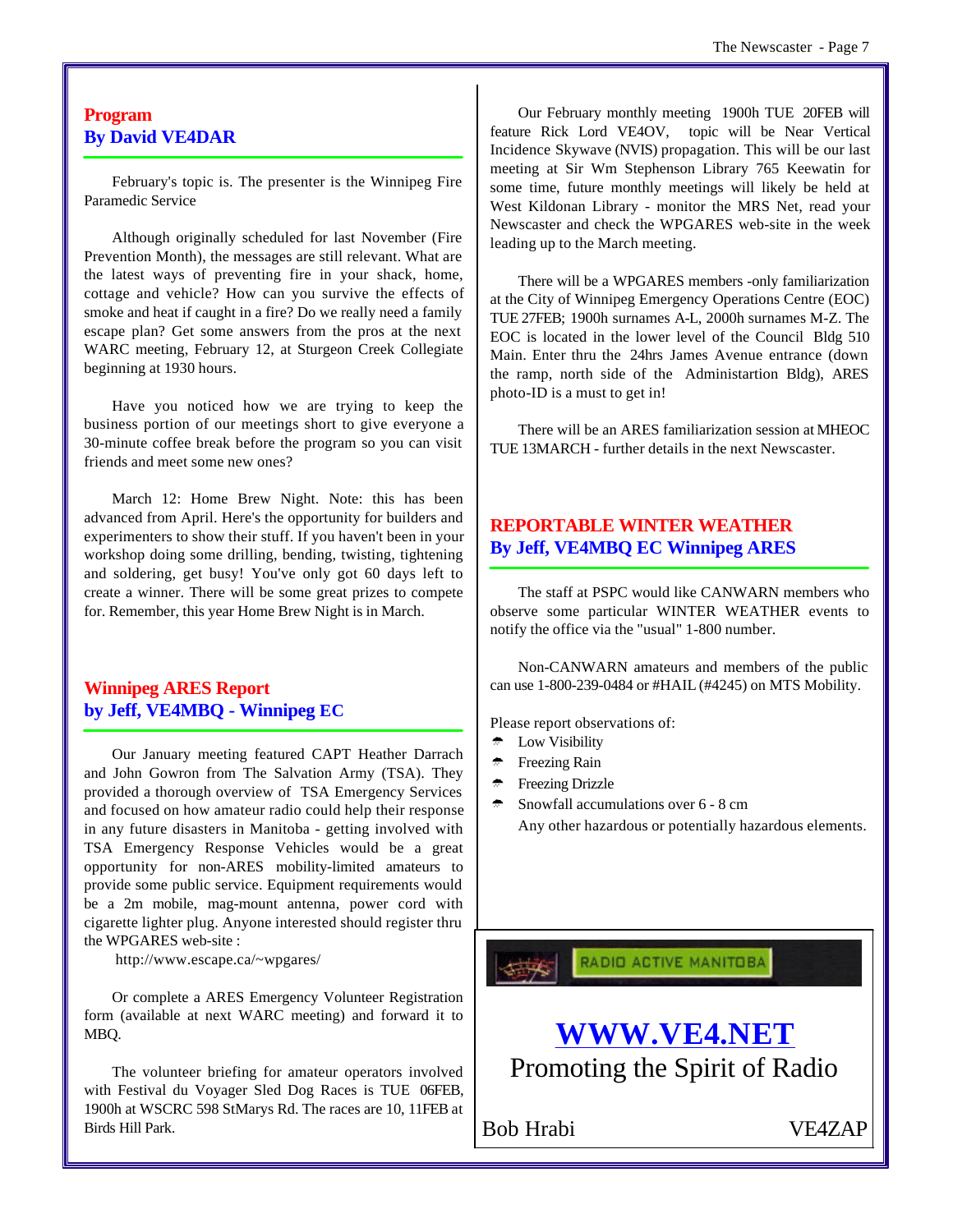# **Sweepstakes 2000 – The Best Ever? By Rob, VE4GV**

Did you ever notice how the HF bands seem to explode with activity during certain early winter weekends? The period between September and March is prime contest time on the HF frequencies. What are contests? They are competitions that occur that allow stations both big and small to test the limits and skills of their operators. We compete against each other, against other clubs or just with ourselves (hoping to better last year's score). Contests can be short (like the 4 hour North American Sprint) or long (like the biggest of them all, the marathon 48 hr CQ Worldwide contest). They can involve a small local or national area (such as a State QSO party or RAC's Contests) or they can get the whole world participating as in the CQ Worldwide. How much or little you operate is up to you. Some serious contesters even assemble gear/antennas, computers at remote locations. They travel for thousands of miles and plan for years to be at just the right place for a contest. Stations can be logged using the latest computer hardware that is interfaced to your rig. On the other hand, they can also be worked using a QRP rig, a wire antenna, a pencil and a logbook. That's what's so great about it! It doesn't matter what kind of gear your have, your contact counts just as much as the next station's. The big guys need YOU! Once the competition starts, the rush is incredible. In some contests stations can be worked at a rate of 300 an hour or more! (That's a contact every five seconds!!) Wow! That's hot!

For the past 20 years or so I have been looking forward to November because of the ARRL's November Sweepstakes. It's my favorite! The ARRL Sweepstakes contest) is unique. (The CW version takes place on the first weekend in November; the SSB or "Phone" version is on the third weekend.) This contest is actually derived from the earlier days of amateur radio where handling "traffic" (numbered messages) was an important part of the hobby. In order for messages to be accurately passed from one station to another (especially on CW), there had to be a mechanism to ensure that the entire message was copied correctly and accurately. This was called a "check" and it represented a number that counted all the words in the message. (Sort of like checksums that are included in today's data packets). That way the receiving station knew they had received the entire message. The ARRL Sweepstakes contest "exchange" is derived from that old formula. This is how it works. The message consists of five parts and looks like this:

Nr 436 A VE4GV 72 MB

What does this all mean? It's easy!! Here's the translation:

 $\circ$  NR 436 is the contact number in my log. Nr = number

˛ The letter A designates me as competing in a specific category or class. That way my score competes against stations that are similar to mine in certain respects: (Q= QRP 5 w or less,  $A = Low Power (LP) 150 w or less, B =$ High Power (HP)  $> 150$  W, M = Multiop, S = School sponsored stations and U = Unlimited (those are stations that use a packet "spotting network" to find rare stations.)

- ˛ VE4GV is my call. "72" represents the year that I was licensed.
- ˛ And finally, "MB" represents my RAC section, Manitoba.

There are currently 80 sections (also known as multipliers) in North America. (DX stations don't count. This is strictly a US/Canada contest) Other examples are (NNJ) Northern New Jersey, (WTX) West Texas, (SJV) San Joaquin Valley California, and (NLI) New York-Long Island. They are listed in QST, on the ARRL website and they also come as part of your contest logging software.

I may get this in return: Nr 86 B W1WEF 65 ME

I'm his QSO nr 86, he's running hi power, his callsign is W1WEF, licensed in 1965, located in Maine.

Your final score is calculated by multiplying the number of contacts (Qso points) by the number of sections that you work. Working all 80 sections (or "mults') in the Sweepstakes earns you the coveted "Clean Sweep"! It's up to you to find all 80 of the sections (although stations running the "assisted or unlimited – U class" can use packet spotting networks). Sweepstakes is also unique because unlike most other contests, (where you can work the same station on each amateur band) you can only work a station once during the entire contest, regardless of the bands you use. You really have to use your ears and find those elusive rare ones. Manitoba stations are rare and everyone in the contest needs at least one for a clean sweep. (You can even get special pins for working 100 stations, and if you're lucky enough to get the "sweep", a submitted log and ten bucks sent to the ARRL can earn you the prized "Clean Sweep" coffee mug.) As many as 3,000 stations or more participate in the Phone portion of the Sweepstakes contest.

In past years I have been quite fortunate. Our geographic location in the center of the continent is often a big drawback in international contests. But in Sweepstakes being in the center is a big advantage. So is being from a rare section. The great HF propagation we've been experiencing for the past few years will not last forever. Up here in the "higher" latitudes, (compared to the US) we have to take advantage of the propagation peaks of the 11-year solar cycle. I've been lucky enough to be the "A" (Low Power) Overall Champion on three previous occasions. (1992, 1996 and 1999) The addition of a 2-el 40 m beam (on top of my KT34 XA 6 el tribander) in the early 1990s has made a tremendous difference in my scores.

In Sweepstakes 2000, I am the defending Low Power (A Class) Champion and conditions at the peak of the solar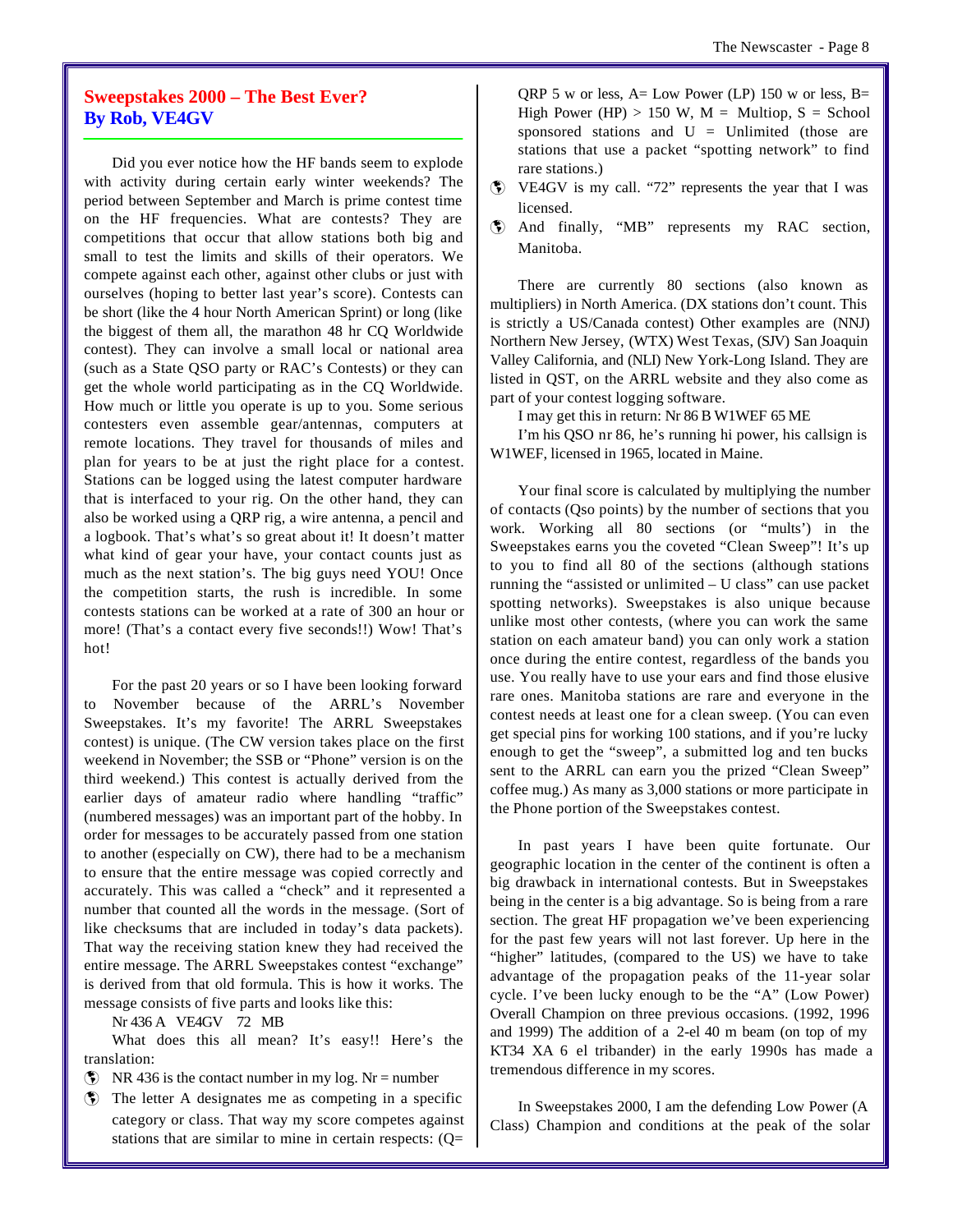cycle are perfect. It was with great deal of excitement and anticipation that I fired up my FT1000D and computer at the start of the contest. Preparations are very important. Contesters are very wary of Murphy because he's known to strike at the worst possible times. I ensure that all connections are secure and RFI proof, the software is loaded and working, my rig and antennas are properly tuned and I'm ready. I check the logs of previous years' contests to plot band-changing strategy. Most importantly, I've also trained my family. They all know that Sweepstakes Phone weekend is when Daddy is unavailable unless the house is burning down. On the shack door there is a sign that says "Do Not Disturb" (unless you want to give me a qso!).

My strategy for Sweepstakes is simple. Stay on the highest frequency band that is open and continue to "CQ Contest" or announce that I am ready for a contact (QRZ?) Because of my relative rarity, stations will come to me as long as I have a good signal. This means good clean crisp audio (not too much processing!) and clear use of recognizable phonetics. With low power, you have to sound "loud" because it is easy for you to get covered up or "pushed off" a frequency by a station running higher power. Much of the skill in Sweepstakes involves learning how to "run stations" on a frequency, controlling the mad rush of stations that want to work you as quickly as possible (the "pileup") and making sure you copy the exchange accurately. Mistakes in sending your exchange or copying the other stations exchange can cost your score valuable QSO points. That's why although you want to be fast, you also have to be very accurate. (Some Sweepstakes CW contesters routinely make QSOs at 32-34 wpm for hours at a time!!)

Sweepstakes also involves strategy with regards to "when" to be on. The contest period is 30 hours total (2100) UTC Saturday to 0300 UTC Sunday) but you can only operate 24 of the 30 hours. You have to know when to take a break (half hour minimum at a time) and use those 6 "off" hours wisely. Contesting at high rates can be very fatiguing. Not only can your voice give out, you have to keyboard accurately when you are tired. You also have to know when to sleep. Sleeping through a good band opening can be disastrous for your score. There's even a whole strategy of what to eat or drink to keep your energy level at maximum. Alcohol and big meals are definitely counterproductive.

At 2100 UTC on Saturday, Sweepstakes Phone begins. It is said that the first ten hours of Sweepstakes make or break your score. It is not uncommon for a busy operator to remain seated during this entire ten-hour time, fingers glued to the keyboard or VFO knob, ears listening attentively for the next contact (sometimes even without a bathroom break!). "Rate" is everything. The faster you work them, the better your score. Once you have found a valuable clear frequency (and that can be very hard to find on a crowded band) you begin to "run" stations by calling "CQ

Sweepstakes". Other stations tune across the band and find you by S&P (known as "Search and Pounce"). They want to work you quickly so they can move to the next station up (or down) the band. The QRM can be atrocious!

I start on 10 M. My first hour is good, 135 stations in the log. (Because the exchanges are very long, Sweepstakes doesn't have the 300+ rates of some of the other contests.) 10 M starts to be less productive and I move to 15m. For some reason (propagation?) 15m is not as good as it should be. My rate dips and I consider moving to 20 m. This is what Sweepstakes is all about, knowing when to move frequencies or change bands to keep the best rate. Experience counts. My second hour is disappointing, 117 qsos. I have to do better. I decide to move to 20 m. Its wall-to-wall stations between 14200-14350! I finally squeeze into a frequency (14.287) that isn't too crowded. During the third hour, I have a fantastic 150 QSO/hr (my best ever!). I went to 20m just at the right time. Wow, this is great!

Over the next few hours I gradually move lower in frequency (from 20 m to 40m) as the sun sets and the higher bands fade. Not only do I have to watch the band frequencies, I have to be careful where I point my antennas so I take maximum advantage of propagation. I also have to watch out for the elusive Yukon Territory/NWT, Virgin Islands, Puerto Rico and Wyoming sections (sometimes hopping from band to band to search for them). There may be only one or two stations on from those sections during the whole weekend so they can be very difficult to find. Many a station has lamented that they missed the "sweep" for lack of one tough section.

Another fantastic thing about Sweepstakes is the contest community itself. Because there aren't too many active VE4s (Me, Derrick VE4VV, Kelly VE4XT, Ed VE4YU and a few others) I have a high call recognition factor. Many people who have worked me in years past stop by to give me a contact and to thank me for their Manitoba "multiplier". It's a lot of fun having people remember you from year to year. Although I can't chat with them during the contest (I'm much too busy), we often work each other in different contests, exchange after-contest E-mail or see each other at the Dayton Hamfest.

The contest community is also a very tight group. We even have our own ARRL publication, the semi-monthly NCJ (National Contest Journal). What unites us is the constant need to find and share ways to improve our scores, our stations and operating ability. Upgrades and experimentation is always happening, whether it is in logging software, antennas, equipment or just strategy. You can also find some of the most technically knowlegable people in amateur radio in the contest community. Stations with questions about virtually any aspect of contesting can get instant expert advice by subscribing to one of the Internet Contest "Reflectors" such as "CQ-Contest". We all have something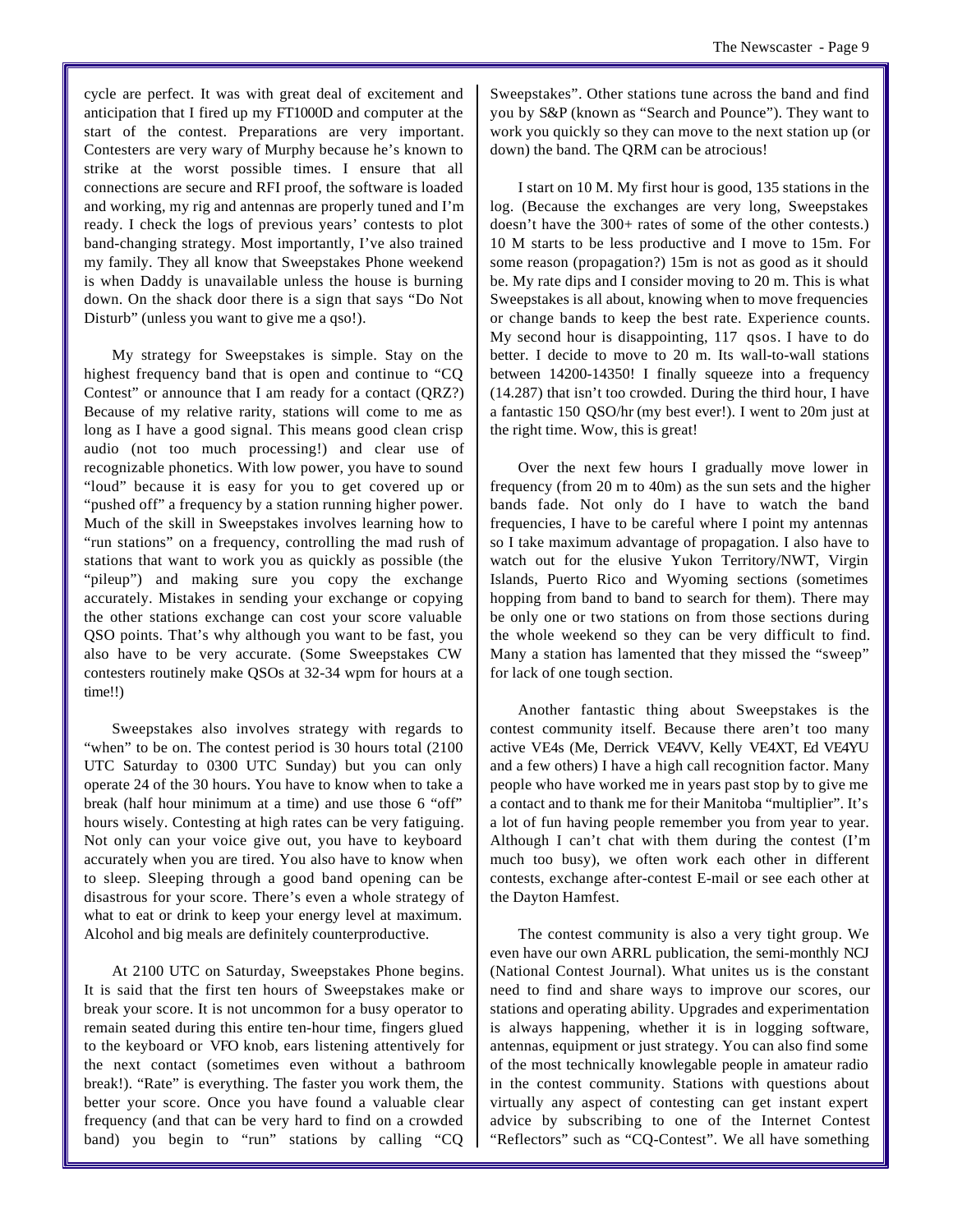to contribute, even if it is just another station's perspective on propagation or radio conditions. After all, the more stations I can hear, the more I can work and the better the contest! The more the merrier!

Contesters are also famous for Elmering. Some of the larger contest clubs have produced hundreds of contesters that, in turn, have spawned several generations of contesting stations. The contest community realizes that unless we can interest younger people to get their tickets and get on the air, there will be fewer and fewer stations to work as the years go by. Fortunately, younger people (especially teenage boys) love to compete. Once the contest bug hooks you, the Internet seems boring by comparison. No, we may not have the fancy graphics, but there is a certain excitement that comes with anticipating propagation, a great run of stations or not knowing who will work you (or you will work) during the next QSO. I suppose in some ways its like fishing. You never know when that big one will bite, but there are strategies that you can use to help you increase your odds. Learning about the gear, learning from the experience of others and developing these strategies is half the fun. If you chase DX, contesting offers the ability to work rare or exotic locations that may only be on for the period of the contest. It also gives you practice on how best to crack a pileup.

I've now been on for 9 straight hours from 3 pm to midnight. With almost 1100 Qsos in the log, I'm about 130 Qsos ahead of last year's pace. I'm pretty happy. I take one last scan of the bands and then its time to get some sleep. Five hours later I'm up and scanning the bands again. 40m is open, 20m hasn't opened yet and 10m skip is still too long for the US and Canada. I have a little time before my 6-hour off period is over so I shower, get some coffee in me and prepare for the final 14 hours.

Sunday is a tough day in Sweepstakes because by Sunday afternoon, you may have worked virtually all the stations in the contest that you can hear. I have my "Sweep" by Sunday morning so my job is now to find those stations that I haven't worked and to encourage other stations that are not in the contest to help me with a contact. This is particularly important on 10 m where US Novices are allowed to use SSB. Many are making some of their first ever SSB contacts and I need to be especially careful that I don't scare them away with a rapid-fire exchange. I slow down a bit and sometimes guide them through an explanation of the exchange. Not only does it give me points, it may turn a few of them on to contesting and give them an incentive to upgrade their tickets. Then they'll be able to join us on the other bands too. Its also very rewarding when you work a 12 year old who now thinks contesting is "really cool".

By Sunday afternoon, the rate drops but remains consistently in the 70/hr range. This is still very good and is an indication of how favorable propagation has been over the last couple of days. This is when a "second radio" is a big advantage. I can call "CQ Contest from Manitoba" on one radio while listening to a different band on the second radio. (The key is to put one radio receive audio in each side of your headphones. It is definitely a cultivated skill and I'm still learning it.)

As the contest comes to a close, I detect some desperation in the voices of some stations calling CQ Sweepstakes. They need a section or two to complete their "Clean Sweep" and they haven't got much time left. Once in a while I hear "CQ Manitoba" and I call them. I really enjoy their reaction to me giving them that last multiplier. Most are jumping out of their chairs or are very excited to finally get the "Sweep". Scanning the bands also gives me a chance to check out my competition. I listen to some other "A Class" stations give their exchanges. It looks like I'm in the lead. K5ZD, Randy (one of the better B class contesters) says I have a great "A" score, the best he's heard. That's a very good sign. I'm re-energized for the finish.

0300 finally rolls around and I'm exhausted. My throat is sore. My eyes are red from staring at the monitor. My ears are ringing. I close the log off with a "raw" (unofficial) total of 1952 contacts and a clean sweep. I calculate my score, 312,480 pts. It appears to be a new all time record for Low Power (Class A) Sweepstakes!! The best ever! I need a good stretch, shave, shower and a good meal. My family barely recognizes me. I'm a mess. I'm tired, but it's a "good" tired. It's been a great Sweepstakes weekend.

I submit my log electronically (via E-mail) to ARRL Headquarters where it will be placed in a computer and checked against other log submissions. The computer removes Qsos with errors in them and calculates my Official score. The results will be published in QST magazine in May or June of next year. Over the next few hours my E-mailbox starts to swell with hundreds of reports of scores from other stations on the contest reflector. The "Soapbox" comments attached to these scores tell tales of triumph and disaster, elation and frustration, expectations fulfilled and denied, Sweeps made and missed. But they all end with the same thought… just wait until next year's SS.

With a bit of luck I'll have a new plaque to add to the others on my wall. That will be nice to see in about five years when the solar cycle is at its low, propagation is poor and I long for the "good old days" of Sweepstakes 2000.

**Editors Ramblings By Derek VE4HAY**

Sorry no room - enjoy .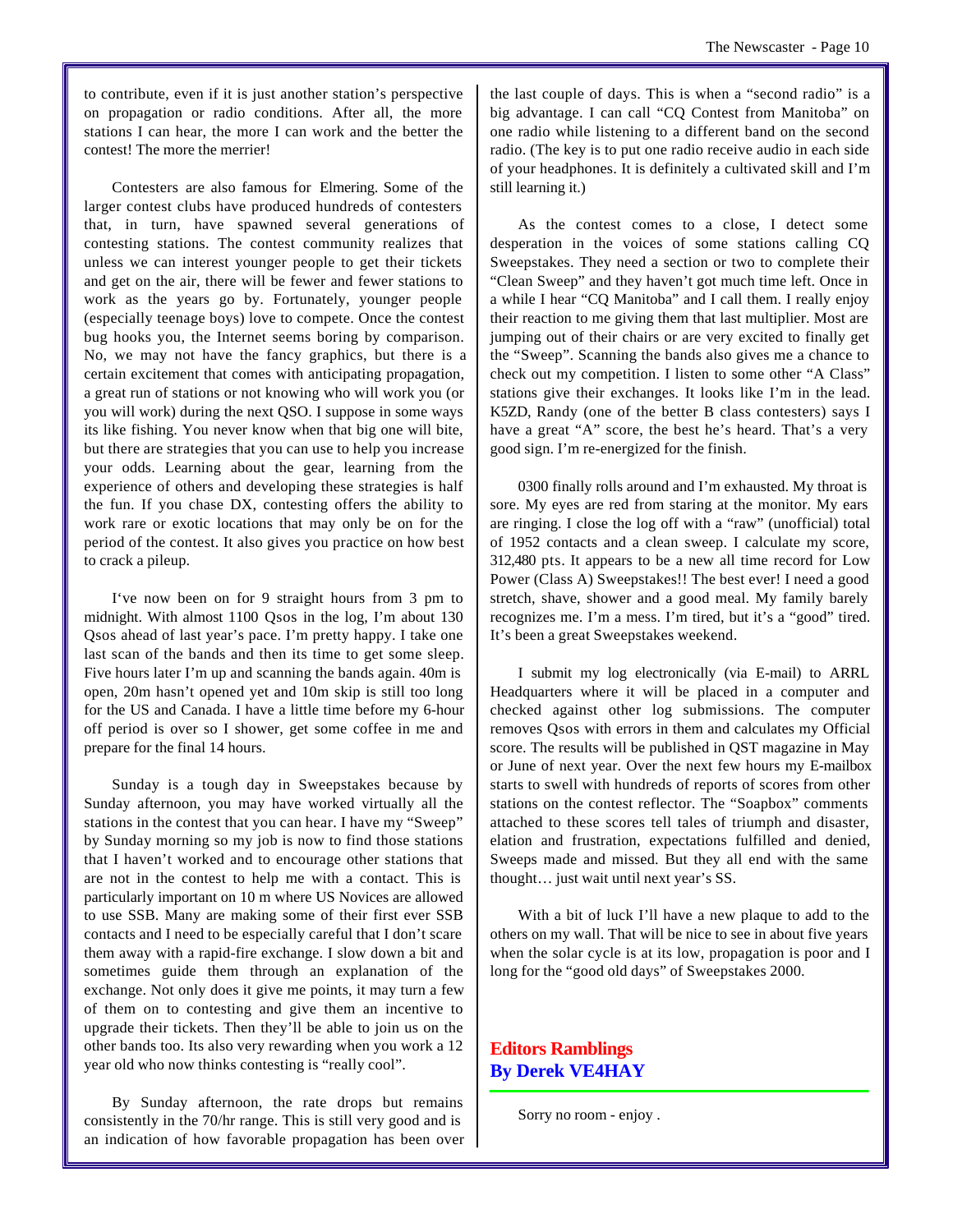### **Toronto-born 'father of wireless communication,' Al Gross, dead at 82**

PHOENIX (AP) - Al Gross, the Toronto-born inventor of the walkie-talkie and a father of wireless communication, once said he believed he was born 35 years too soon.

He died Dec. 21 in Sun City, Ariz., at age 82. When Gross, who was born in Toronto and grew up in Cleveland, demonstrated his prototype pager at a medical conference in 1956, it flopped. Doctors told him they didn't want to be bothered during their golf games. Decades later, it delighted him to see such wide use of cellular phones and pagers, a technological offshoot from his first devices.

He earned a degree in electrical engineering at Cleveland's Case School of Applied Science, now Case Western Reserve University.

Seeing the potential for walkie-talkies, the military recruited Gross into the Office of Strategic Services, the precursor of the CIA.

There, he developed a ground-to-air, battery-operated radio that could transmit up to 50 kilometres. The device is credited with saving lives during the Second World War.

After the war, he formed the Citizens Radio Corp. in Cleveland to produce two-way radios for the public. His success gave Gross the freedom and money to continue inventing.

In 1949 he devised the first wireless pager. That was followed in 1951 by his wireless telephone. In 1959 he began to work in the aerospace industry, contributing critical work for digital timing devices in Titan, Atlas and Minuteman missiles.

His contribution to pop culture came in the late 1940s, when Dick Tracy cartoonist Chester Gould visited the Gross workshop. Gould saw two items that sparked a brainstorm: a watch with a built-in beeper and a wireless microphone.

"Can I use this?" he asked the inventor, who agreed.

In 1948, the comic-strip detective made his debut as a crime fighter aided by a two-way wrist radio.

Gross's ideas, for which he held many patents, were so far advanced most expired before the world was ready for his inventions and he didn't make much money.

"I was born 35 years too soon," he once told the Arizona Republic newspaper.

"If I still had the patents on my inventions, Bill Gates would have to stand aside for me."

# **Keep you eye on the sky By Derek, VE4HAY**

EME folks - Full month on February 7th. This will be when the Moon as close to the earth as it will get in 2001 a mere 357,000 Km's. Sorry about the short notice, but I bet VE4MA was ready.

Meteor Scatter folks - April 21st will be the peak of the Lyrid shower with about 1 shooting start every minute. August 11 & 12 the annuals Perseids meteor shower with up to 100 shooting stars an hour. And the granddaddy of them all the Leonids will beak on November 17th with rates as highs as 10,000 an hour. Now that should be able to produce some distinctive sounds on your QSO's. And finally the Geminid shower on Dec. 13th.

Eclipses - While not visible a total eclipse of the sun will happen on June 21 over Africa, and we will be in night mode at that time. So you can look for some possible grey area Dx that night. Also look at December 14th for another solar eclipse over South America which will produce about 20% coverage for us. So once again you should be able to work so grey area DX. And finally on the 30th just before the RAC winter contest will be a lunar eclipse which will make the ionosphere almost free of solar radiation and the lunar surface should be better for bouncing signals off as well for these EME folks.

All in all, 2001 will be another good year for working the skies. Good luck.